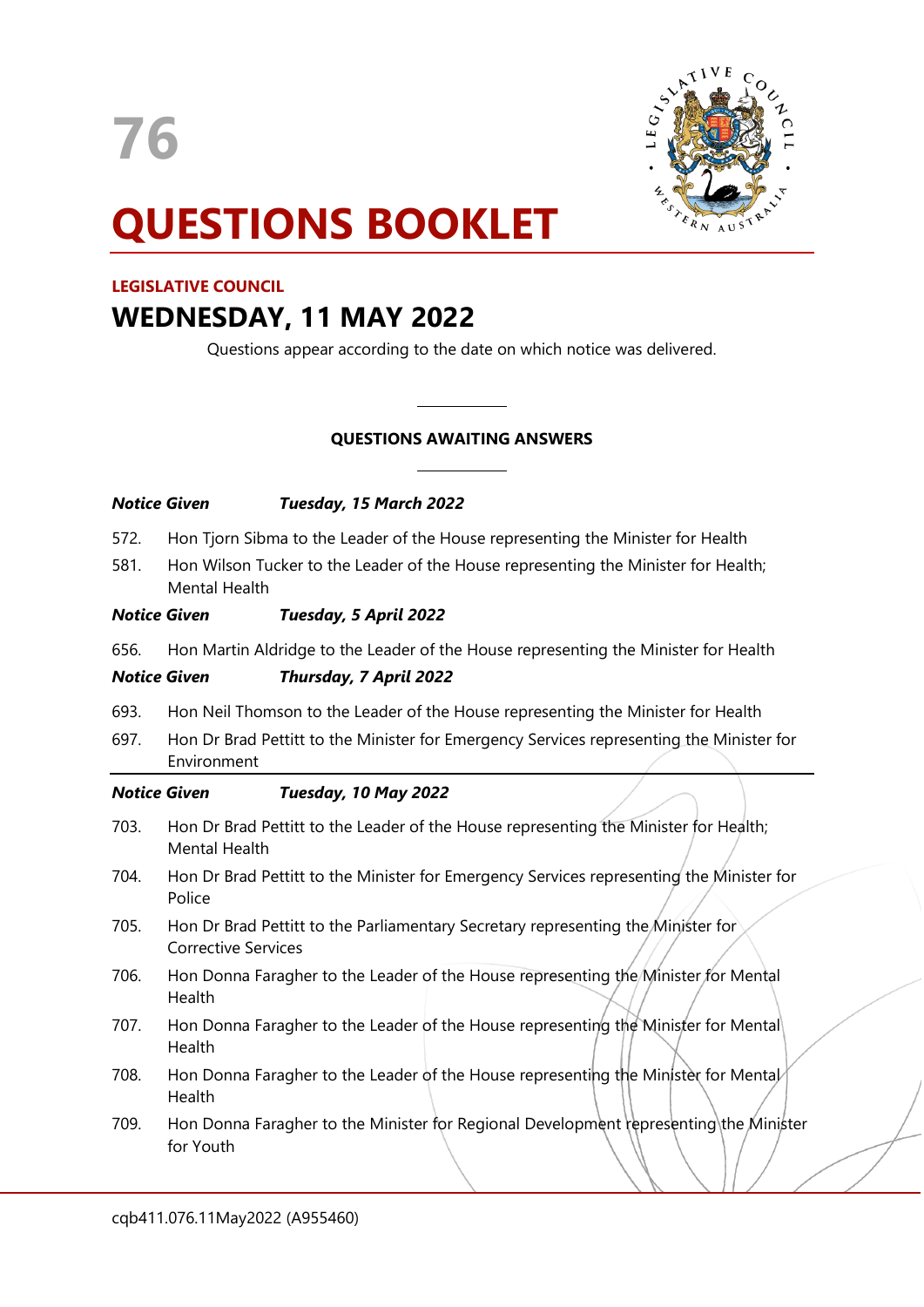#### **Questions Awaiting Answers**

- 710. Hon Dr Steve Thomas to the Minister for Regional Development representing the Minister for Water
- 711. Hon Dr Brad Pettitt to the Minister for Emergency Services representing the Minister for Environment
- 712. Hon Wilson Tucker to the Leader of the House representing the Premier
- 713. Hon Wilson Tucker to the Leader of the House representing the Premier
- 714. Hon Wilson Tucker to the Leader of the House representing the Minister for Health
- 715. Hon Wilson Tucker to the Minister for Regional Development
- 716. Hon Dr Steve Thomas to the Minister for Education and Training
- 717. Hon Dr Steve Thomas to the Minister for Volunteering
- 718. Hon Dr Steve Thomas to the Leader of the House representing the Minister for Health
- 719. Hon Dr Brad Pettitt to the Minister for Emergency Services representing the Minister for Environment
- 720. Hon Dr Brad Pettitt to the Minister for Emergency Services representing the Minister for Environment
- 721. Hon Dr Brad Pettitt to the Minister for Emergency Services representing the Minister for Environment
- 722. Hon Dr Brad Pettitt to the Minister for Emergency Services representing the Minister for Environment
- 723. Hon Neil Thomson to the Minister for Emergency Services representing the Minister for Police
- 724. Hon Neil Thomson to the Parliamentary Secretary representing the Minister for Corrective Services
- 725. Hon Neil Thomson to the Minister for Education and Training
- 726. Hon Neil Thomson to the Leader of the House representing the Minister for Health
- 727. Hon Neil Thomson to the Leader of the House representing the Minister for Community Services
- 728. Hon Peter Collier to the Minister for Emergency Services representing the Minister for Police
- 729. Hon Martin Aldridge to the Minister for Emergency Services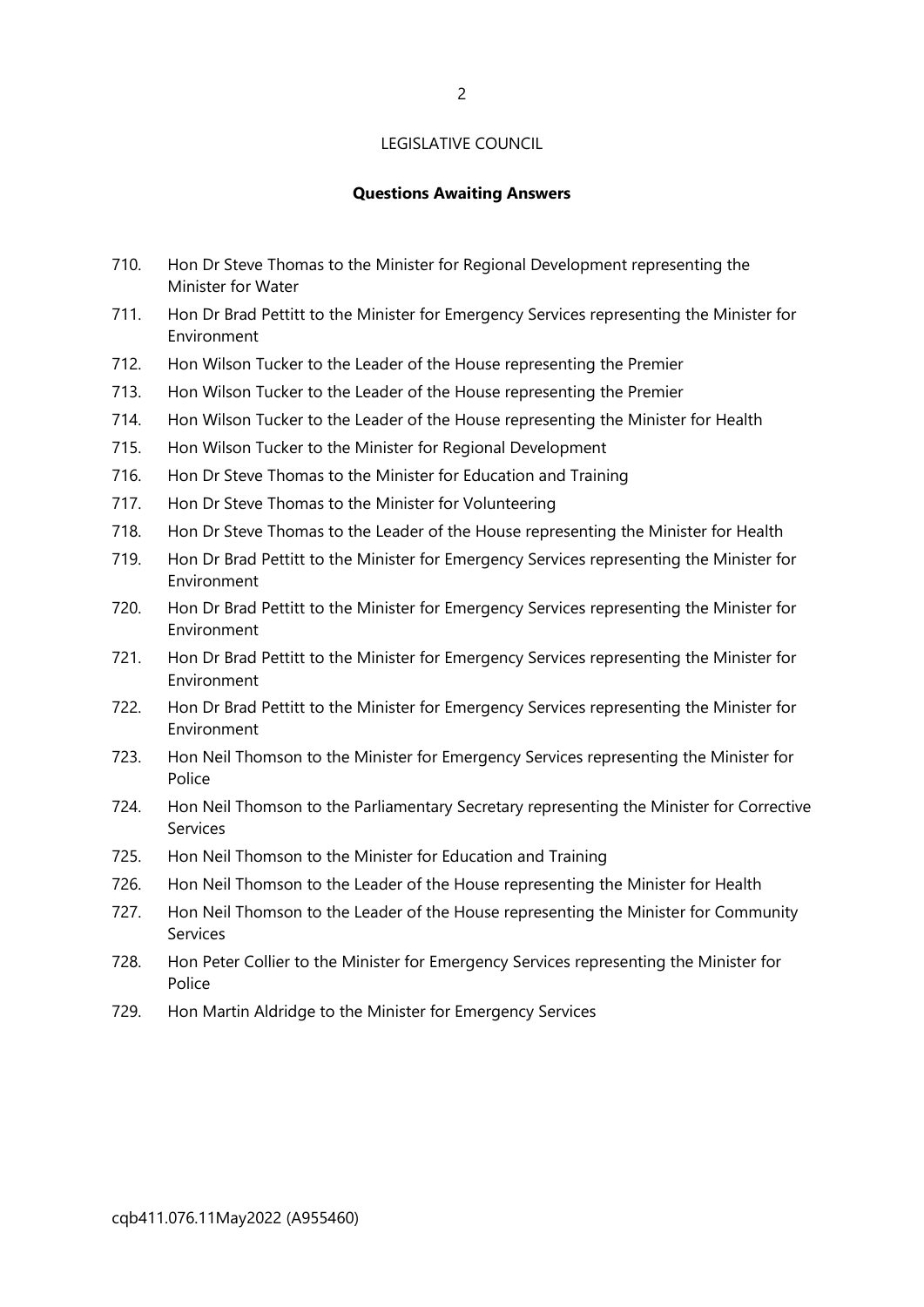3

#### LEGISLATIVE COUNCIL

#### **QUESTIONS ASKED TODAY**

 $\overline{\phantom{a}}$ 

 $\overline{\phantom{a}}$ 

*Notice Given Wednesday, 11 May 2022*

#### **730. Hon Donna Faragher to the Minister for Regional Development:**

I refer to the Minister's joint press statement titled, *Free RATs from WA regional community resource centres,* on 12 April 2022, and the statement that "free RATs will be available at regional community resource centres from the week commencing 18 April", and I ask will the Minister provide:

- (a) a breakdown of how many RATs tests were provided to each community resource centre as part of this announcement; and
- (b) the date when the tests were delivered to each centre?

#### **731. Hon Donna Faragher to the Minister for Education and Training:**

For each public school in Western Australia, what was the average class size, in each year level, in the following years:

- (a) 2018;
- (b) 2019;
- (c) 2020;
- (d) 2021; and
- (e) 2022 (to date)?

#### **732. Hon Donna Faragher to the Minister for Education and Training:**

For each Education Support Centre operated by the Department of Education, please advise:

- (a) the number of students currently enrolled; and
- (b) the current total enrolment capacity?

#### **733. Hon Donna Faragher to the Minister for Education and Training:**

- (1) Will the Minister advise the total number of students currently enrolled at the following schools:
	- (a) Burbridge School;
	- (b) Carson Street School;
	- (c) Castlereagh School;
	- (d) College Row School;
	- (e) Durham Road School;
	- (f) Gladys Newton School;
	- (g) Holland Street School;
	- (h) Kensington Secondary School;
	- (i) Kenwick School;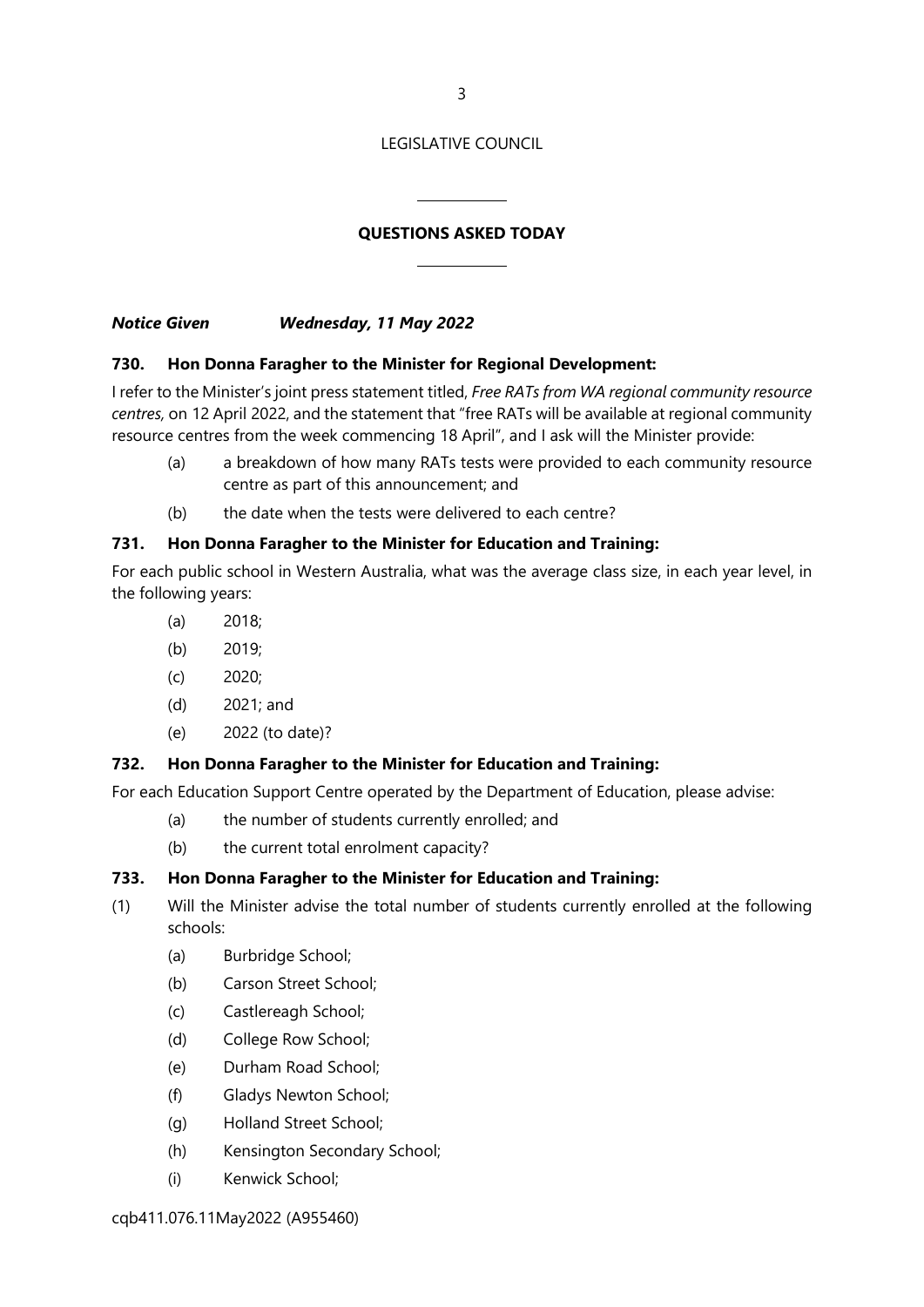#### **Questions Asked Today**

#### *Notice Given Wednesday, 11 May 2022*

- (j) Malibu School;
- (k) Mosman Park School for Deaf Children; and
- (l) Sir David Brand School?
- (2) For each school referred to in (1), what is the current total enrolment capacity?

#### **734. Hon Donna Faragher to the Leader of the House representing the Minister for Community Services:**

I refer to question on notice 560, answered on 23 March 2022, and the Education and Care Regulatory Unit within the Department of Communities, and I ask, will the Minister provide a breakdown (by category) of the total number of outside school hours care, family day care and long day care centres operating in Western Australia in the following financial years:

- (a) 2017-18;
- (b) 2018-19;
- (c) 2019-20;
- (d) 2020-21; and
- (e) 2021-22 (to date)?

#### **735. Hon Donna Faragher to the Leader of the House representing the Minister for Health:**

Will the Minister advise the total number of births in Western Australia during the following financial years:

- (a) 2018-19;
- (b) 2019-20;
- (c) 2020-21; and
- (d) 2021-22 (to date)?

#### **736. Hon Donna Faragher to the Minister for Education and Training:**

- (1) I refer to an article in the *Kalgoorlie Miner* titled "Principals want total vaping ban in place" on 8 April 2022, which states "Education Minister Sue Ellery had launched a review into ways to tackle the vaping scourge", and I ask, can the Minister confirm the Department of Education has commenced a review in relation to this issue?
- (2) If yes to (1), when did this review commence and when is it expected to be completed?
- (3) If no to (1), when is the review anticipated to commence?

#### **737. Hon Donna Faragher to the Leader of the House representing the Minister for Mental Health:**

- (1) How many women were diagnosed with perinatal/postnatal depression during a period of care in Western Australian public and private hospitals, in the following financial years:
	- (a) 2018-19;
	- (b) 2019-20;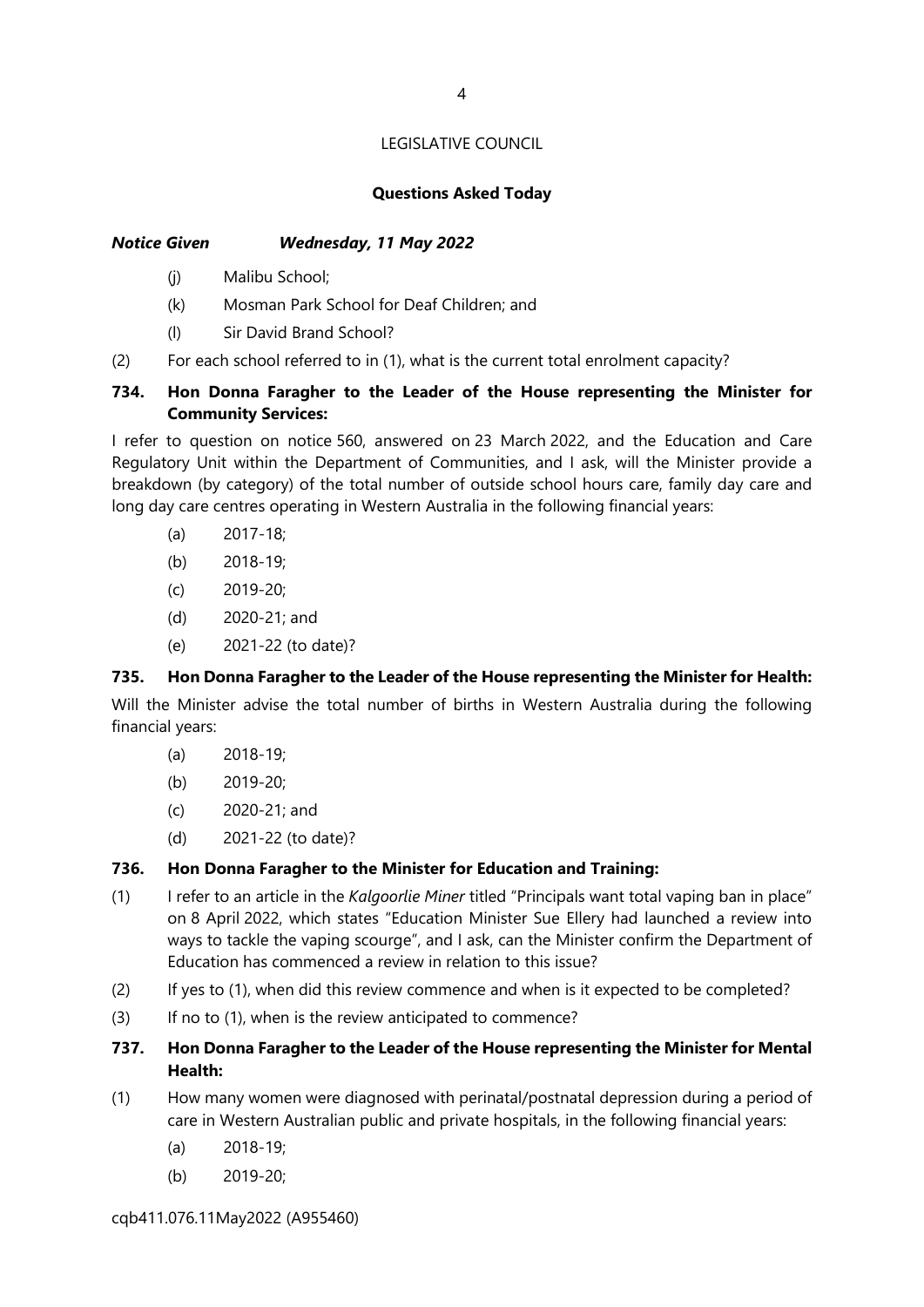#### **Questions Asked Today**

#### *Notice Given Wednesday, 11 May 2022*

- (c) 2020-21; and
- (d) 2021-22 (to date)?
- (2) For each financial year referenced in (1), what was the total number of attendances in both public and private emergency departments from a patient with perinatal/postnatal depression?

#### **738. Hon Donna Faragher to the Minister for Education and Training:**

- (1) I refer to the Minister's media statement titled "Action on regional skills to respond to local workforce needs" on 5 April 2022, which references the development of regional action plans and states "these plans have been informed by the feedback provided by regional industry leaders and will be implemented by Regional Coordinating Committees to deliver practical actions that respond to a region's unique workforce needs", and I ask, will the Minister table a copy of the regional action plans that have been developed for each region following these summits?
- (2) For each Regional Coordinating Committee, please advise:
	- (a) whether the committee has been established and, if so, when; and
	- (b) its current membership?

#### **739. Hon Donna Faragher to the Leader of the House representing the Minister for Mental Health:**

- (1) I refer to perinatal mental health services in Western Australia, and I ask, will the Minister provide a breakdown of perinatal mental health services that are currently provided by the State Government?
- (2) For each service referenced in (1), what was the total amount of funding allocated to deliver the service in the 2020-21 and 2021-22 financial years?
- **740. Hon Donna Faragher to the Leader of the House representing the Minister for Mental Health:**
- (1) I refer to perinatal mental health services in Western Australia, and I ask, will the Minister provide a breakdown of perinatal mental health services that are currently contracted out by the State Government to non-government service providers?
- (2) For each contracted service referenced in (1), please indicate:
	- (a) the non-government service provider delivering the service;
	- (b) the duration of the contract, including its expiration date; and
	- (c) the total amount of funding provided by the State Government?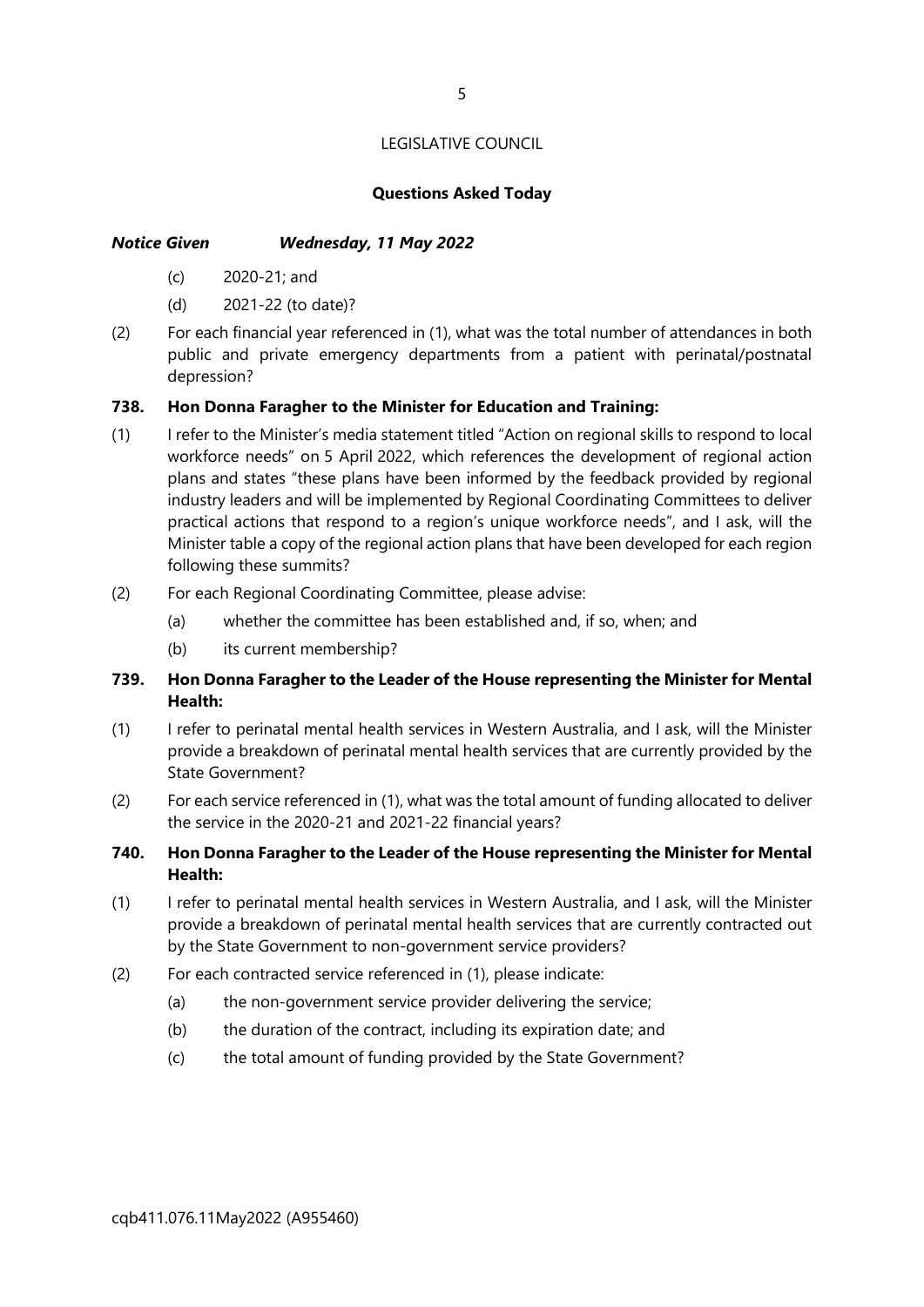#### **Questions Asked Today**

#### *Notice Given Wednesday, 11 May 2022*

#### **741. Hon Donna Faragher to the Leader of the House representing the Minister for Health:**

- (1) I refer to the Childbirth and Mental Illness Service (CAMI) at King Edward Memorial Hospital, and I ask, what was the total number of referrals received to access this service in the following years:
	- (a) 2019;
	- (b) 2020;
	- (c) 2021; and
	- (d) 2022 (to date)?
- (2) Of the referrals referenced in  $(1)(a)-(d)$ , how many resulted in a patient's admission to the service?

#### **742. Hon Donna Faragher to the Leader of the House representing the Minister for Health:**

I refer to the Childbirth and Mental Illness Service (CAMI), and I ask, will the Minister provide a staffing breakdown, by headcount and FTE, of the number of clinicians currently employed within the Service provided at King Edward Memorial Hospital in the following years:

- (a) 2020;
- (b) 2021; and
- (c) 2022 (current)?

#### **743. Hon James Hayward to the Parliamentary Secretary representing the Minister for Energy:**

I refer to Western Power *State of the Infrastructure Report 2020-21*, and I ask:

- (a) with regards to the 3,769 kilometres of conductors considered to be of a higher risk of failure, when will this risk be removed;
- (b) with regards to the 567 kilometres of high risk conductors in high population centres and/or high bush fire risk areas, when will this risk be removed;
- (c) what action is Western Power able to take to remove the risk of clashing conductors considering the likelihood of increased extreme weather events in the future; and
- (d) what is the estimated cost of removing the risk of clashing conductors across the South West Interconnected Grid System?

#### **744. Hon James Hayward to the Minister for Emergency Services representing the Minister for Police:**

I refer to the 349,000 individual firearms owned by Western Australians mentioned in the Minister's media release of 22 March 2022, and I ask:

- (a) how many individual firearms are registered under the following categories:
	- (i) category A;
	- (ii) category B;